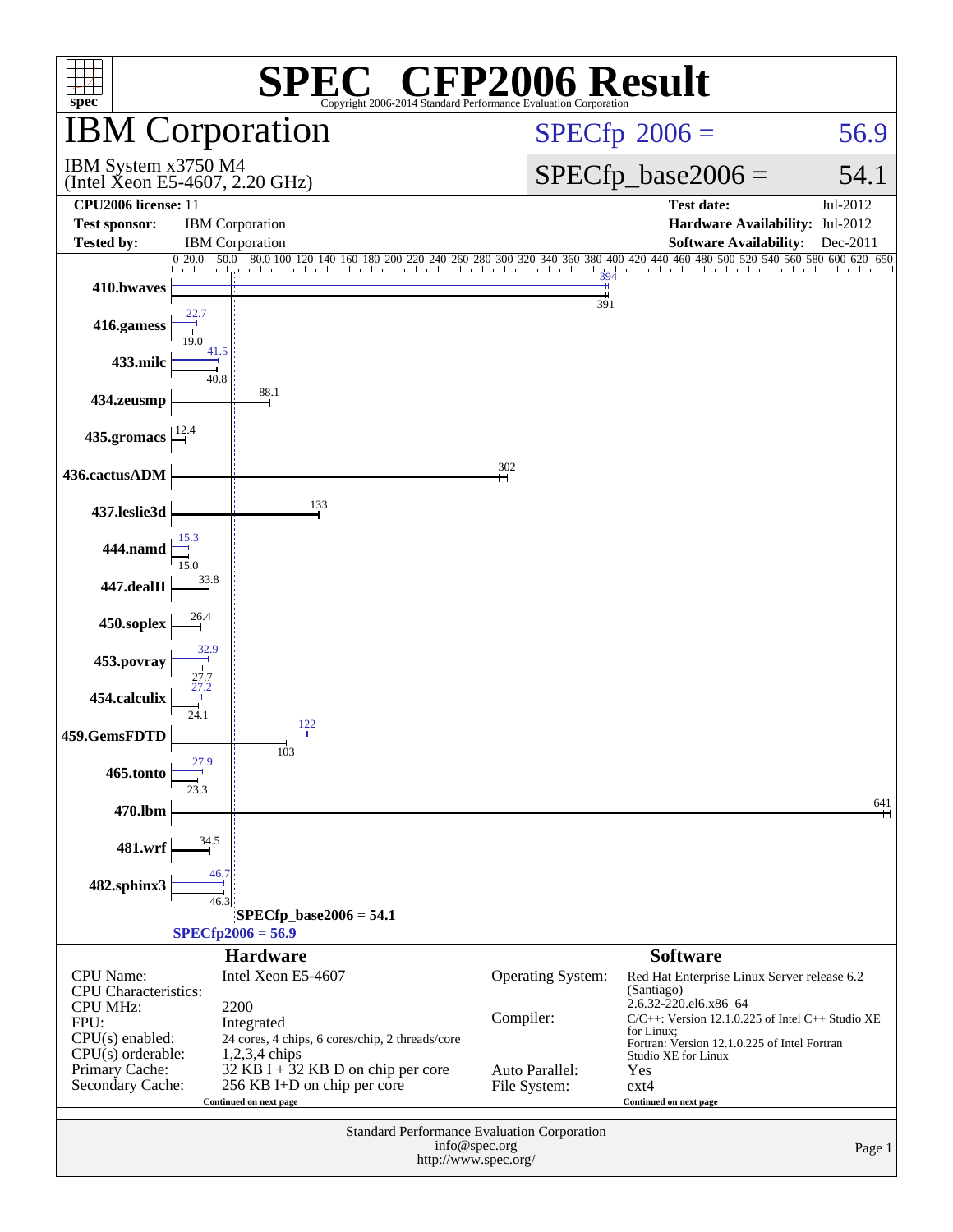

Results appear in the [order in which they were run.](http://www.spec.org/auto/cpu2006/Docs/result-fields.html#RunOrder) Bold underlined text [indicates a median measurement.](http://www.spec.org/auto/cpu2006/Docs/result-fields.html#Median)

#### **[Operating System Notes](http://www.spec.org/auto/cpu2006/Docs/result-fields.html#OperatingSystemNotes)**

Stack size set to unlimited using "ulimit -s unlimited"

#### **[Platform Notes](http://www.spec.org/auto/cpu2006/Docs/result-fields.html#PlatformNotes)**

 Operating Mode set to Maximum Perfomance in BIOS Sysinfo program /cpu2006.1.2/config/sysinfo.rev6800 \$Rev: 6800 \$ \$Date:: 2011-10-11 #\$ 6f2ebdff5032aaa42e583f96b07f99d3 running on kong-pete Wed Jul 18 01:11:59 2012

 This section contains SUT (System Under Test) info as seen by some common utilities. To remove or add to this section, see: <http://www.spec.org/cpu2006/Docs/config.html#sysinfo>

Continued on next page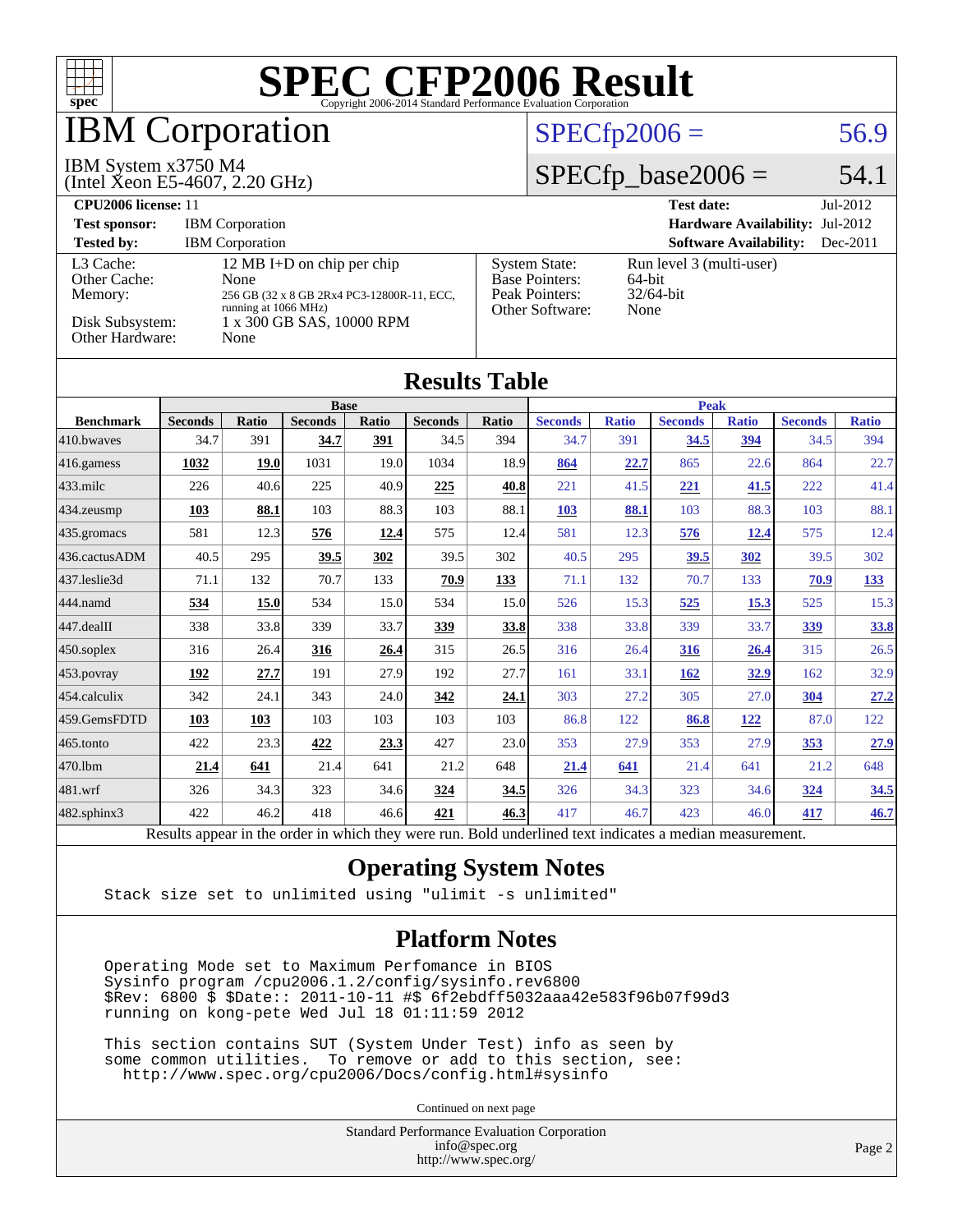

IBM Corporation

 $SPECTp2006 = 56.9$ 

(Intel Xeon E5-4607, 2.20 GHz) IBM System x3750 M4

 $SPECTp\_base2006 = 54.1$ 

**[Test sponsor:](http://www.spec.org/auto/cpu2006/Docs/result-fields.html#Testsponsor)** IBM Corporation **[Hardware Availability:](http://www.spec.org/auto/cpu2006/Docs/result-fields.html#HardwareAvailability)** Jul-2012

**[CPU2006 license:](http://www.spec.org/auto/cpu2006/Docs/result-fields.html#CPU2006license)** 11 **[Test date:](http://www.spec.org/auto/cpu2006/Docs/result-fields.html#Testdate)** Jul-2012 **[Tested by:](http://www.spec.org/auto/cpu2006/Docs/result-fields.html#Testedby)** IBM Corporation **[Software Availability:](http://www.spec.org/auto/cpu2006/Docs/result-fields.html#SoftwareAvailability)** Dec-2011

#### **[Platform Notes \(Continued\)](http://www.spec.org/auto/cpu2006/Docs/result-fields.html#PlatformNotes)**

 From /proc/cpuinfo model name : Intel(R) Xeon(R) CPU E5-4607 0 @ 2.20GHz 4 "physical id"s (chips) 48 "processors" cores, siblings (Caution: counting these is hw and system dependent. The following excerpts from /proc/cpuinfo might not be reliable. Use with caution.) cpu cores : 6 siblings : 12 physical 0: cores 0 1 2 3 4 5 physical 1: cores 0 1 2 3 4 5 physical 2: cores 0 1 2 3 4 5 physical 3: cores 0 1 2 3 4 5 cache size : 12288 KB From /proc/meminfo<br>MemTotal: 264507224 kB HugePages\_Total: 0<br>Hugepagesize: 2048 kB Hugepagesize: /usr/bin/lsb\_release -d Red Hat Enterprise Linux Server release 6.2 (Santiago) From /etc/\*release\* /etc/\*version\* redhat-release: Red Hat Enterprise Linux Server release 6.2 (Santiago) system-release: Red Hat Enterprise Linux Server release 6.2 (Santiago) system-release-cpe: cpe:/o:redhat:enterprise\_linux:6server:ga:server uname -a: Linux kong-pete 2.6.32-220.el6.x86\_64 #1 SMP Wed Nov 9 08:03:13 EST 2011 x86\_64 x86\_64 x86\_64 GNU/Linux run-level 3 Jul 17 15:52 SPEC is set to: /cpu2006.1.2 Filesystem Type Size Used Avail Use% Mounted on /dev/mapper/vg\_kongpete-lv\_root ext4 264G 6.0G 245G 3% / Additional information from dmidecode: Memory: 11x Hynix HMT31GR7CFR4C-PB 8 GB 1600 MHz 2 rank 15x Micron 36JSF1G72PZ-1G6M1 8 GB 1600 MHz 2 rank 6x Samsung M393B1K70DH0-CK0 8 GB 1600 MHz 2 rank (End of data from sysinfo program)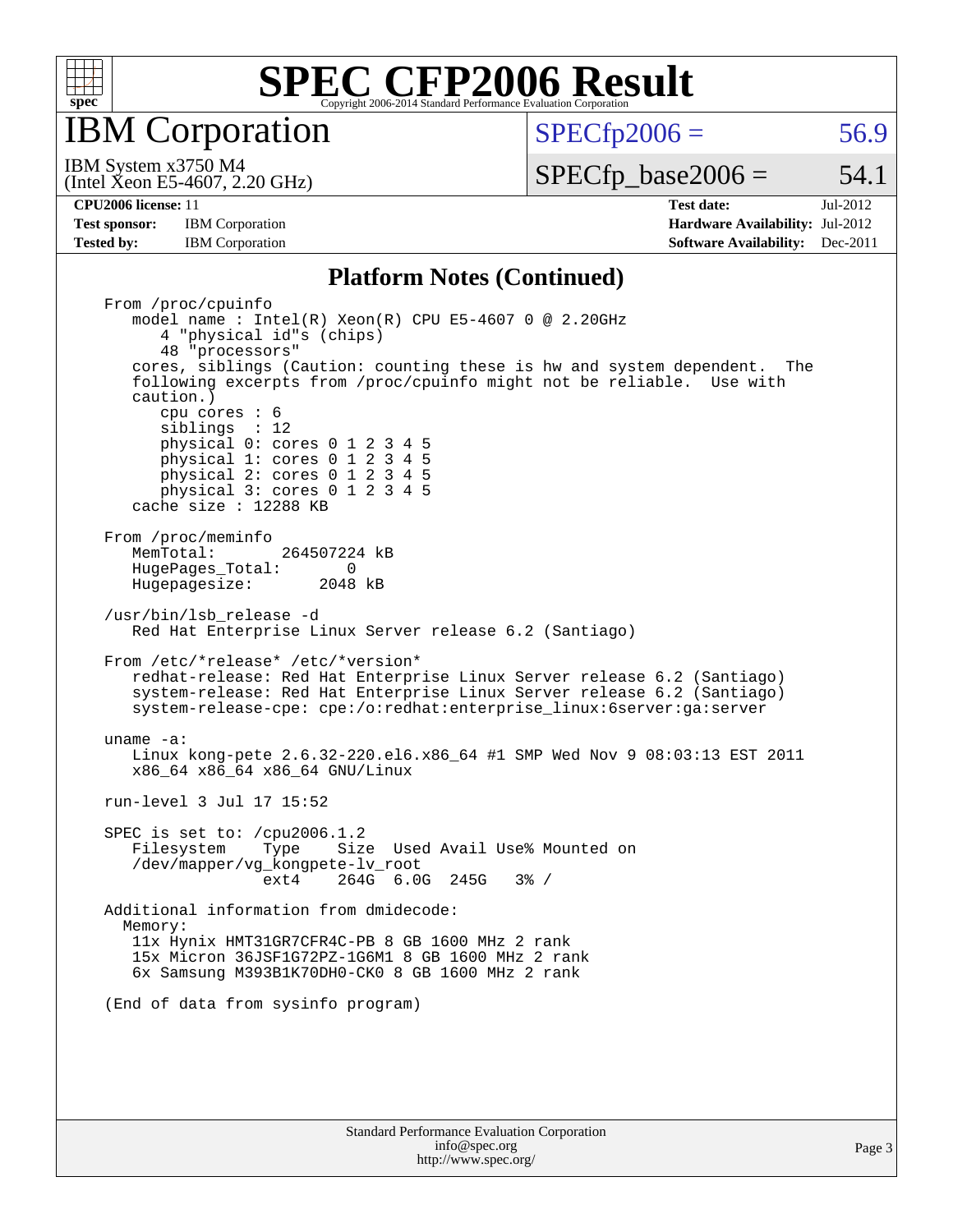

## IBM Corporation

 $SPECTp2006 = 56.9$ 

(Intel Xeon E5-4607, 2.20 GHz) IBM System x3750 M4

 $SPECfp\_base2006 = 54.1$ 

**[Test sponsor:](http://www.spec.org/auto/cpu2006/Docs/result-fields.html#Testsponsor)** IBM Corporation **[Hardware Availability:](http://www.spec.org/auto/cpu2006/Docs/result-fields.html#HardwareAvailability)** Jul-2012 **[Tested by:](http://www.spec.org/auto/cpu2006/Docs/result-fields.html#Testedby)** IBM Corporation **[Software Availability:](http://www.spec.org/auto/cpu2006/Docs/result-fields.html#SoftwareAvailability)** Dec-2011

**[CPU2006 license:](http://www.spec.org/auto/cpu2006/Docs/result-fields.html#CPU2006license)** 11 **[Test date:](http://www.spec.org/auto/cpu2006/Docs/result-fields.html#Testdate)** Jul-2012

#### **[General Notes](http://www.spec.org/auto/cpu2006/Docs/result-fields.html#GeneralNotes)**

Environment variables set by runspec before the start of the run: KMP\_AFFINITY = "granularity=fine,compact,1,0" LD\_LIBRARY\_PATH = "/cpu2006.1.2/libs/32:/cpu2006.1.2/libs/64"  $OMP_NUM_THREADS = "24"$ 

 Binaries compiled on a system with 1x Core i7-860 CPU + 8GB memory using RHEL5.5 Transparent Huge Pages disabled with: echo never > /sys/kernel/mm/redhat\_transparent\_hugepage/enabled Filesystem page cache cleared with:<br>echo 1> /proc/sys/vm/drop cac /proc/sys/vm/drop\_caches

**[Base Compiler Invocation](http://www.spec.org/auto/cpu2006/Docs/result-fields.html#BaseCompilerInvocation)**

[C benchmarks](http://www.spec.org/auto/cpu2006/Docs/result-fields.html#Cbenchmarks):  $\text{icc}$   $-\text{m64}$ 

[C++ benchmarks:](http://www.spec.org/auto/cpu2006/Docs/result-fields.html#CXXbenchmarks) [icpc -m64](http://www.spec.org/cpu2006/results/res2012q3/cpu2006-20120730-23932.flags.html#user_CXXbase_intel_icpc_64bit_bedb90c1146cab66620883ef4f41a67e)

[Fortran benchmarks](http://www.spec.org/auto/cpu2006/Docs/result-fields.html#Fortranbenchmarks): [ifort -m64](http://www.spec.org/cpu2006/results/res2012q3/cpu2006-20120730-23932.flags.html#user_FCbase_intel_ifort_64bit_ee9d0fb25645d0210d97eb0527dcc06e)

[Benchmarks using both Fortran and C](http://www.spec.org/auto/cpu2006/Docs/result-fields.html#BenchmarksusingbothFortranandC): [icc -m64](http://www.spec.org/cpu2006/results/res2012q3/cpu2006-20120730-23932.flags.html#user_CC_FCbase_intel_icc_64bit_0b7121f5ab7cfabee23d88897260401c) [ifort -m64](http://www.spec.org/cpu2006/results/res2012q3/cpu2006-20120730-23932.flags.html#user_CC_FCbase_intel_ifort_64bit_ee9d0fb25645d0210d97eb0527dcc06e)

### **[Base Portability Flags](http://www.spec.org/auto/cpu2006/Docs/result-fields.html#BasePortabilityFlags)**

| 410.bwaves: -DSPEC CPU LP64                  |                                                                |
|----------------------------------------------|----------------------------------------------------------------|
| 416.gamess: -DSPEC_CPU_LP64                  |                                                                |
| 433.milc: -DSPEC CPU LP64                    |                                                                |
| 434.zeusmp: -DSPEC_CPU_LP64                  |                                                                |
| 435.gromacs: -DSPEC_CPU_LP64 -nofor_main     |                                                                |
| 436.cactusADM: - DSPEC CPU LP64 - nofor main |                                                                |
| 437.leslie3d: -DSPEC CPU LP64                |                                                                |
| 444.namd: -DSPEC CPU LP64                    |                                                                |
| 447.dealII: -DSPEC CPU LP64                  |                                                                |
| 450.soplex: -DSPEC_CPU_LP64                  |                                                                |
| 453.povray: -DSPEC_CPU_LP64                  |                                                                |
| 454.calculix: -DSPEC CPU LP64 -nofor main    |                                                                |
| 459.GemsFDTD: -DSPEC CPU LP64                |                                                                |
| 465.tonto: - DSPEC CPU LP64                  |                                                                |
| 470.1bm: - DSPEC CPU LP64                    |                                                                |
|                                              | 481.wrf: -DSPEC CPU_LP64 -DSPEC_CPU_CASE_FLAG -DSPEC_CPU_LINUX |
| 482.sphinx3: -DSPEC_CPU_LP64                 |                                                                |
|                                              |                                                                |

| <b>Standard Performance Evaluation Corporation</b> |  |
|----------------------------------------------------|--|
| info@spec.org                                      |  |
| http://www.spec.org/                               |  |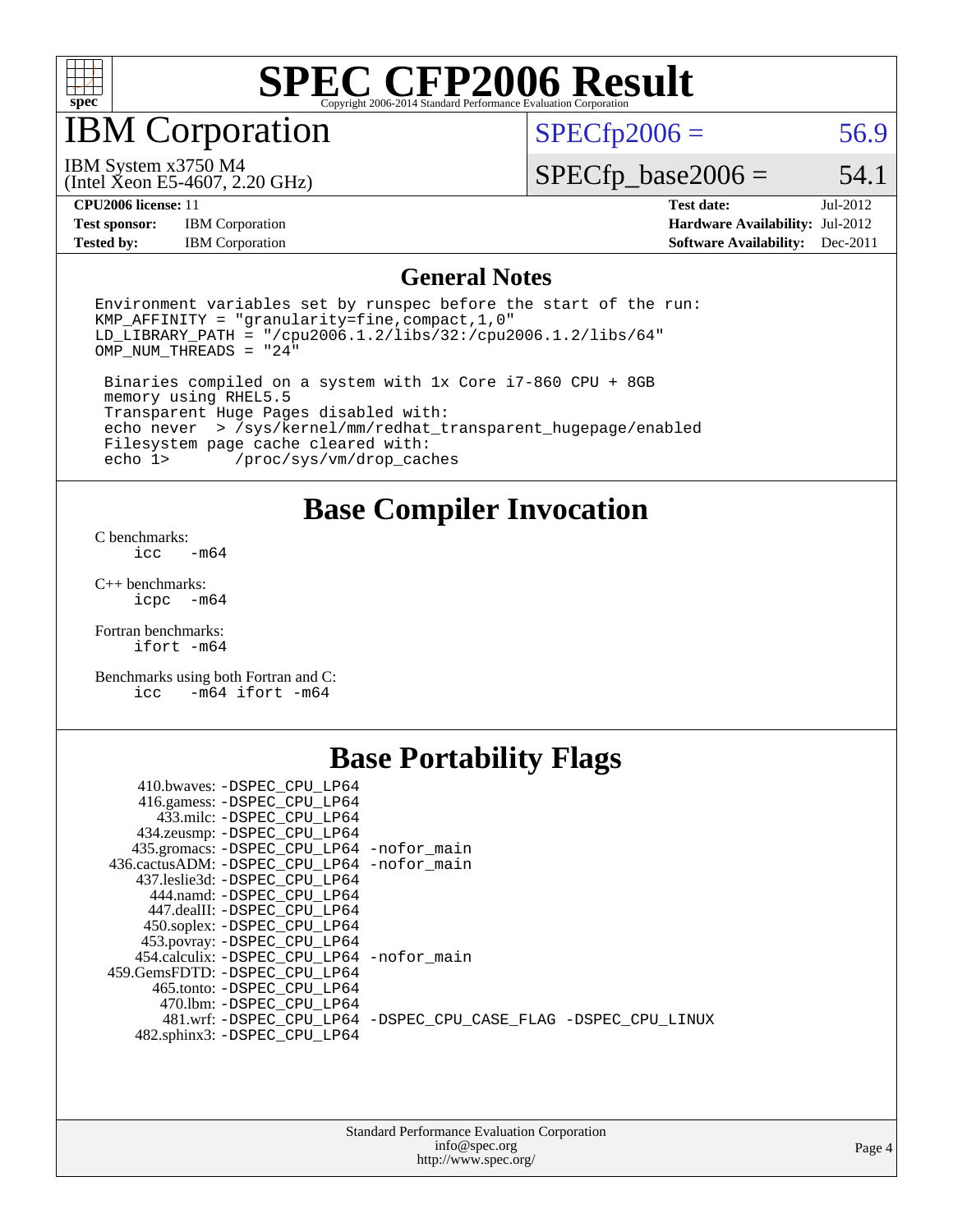

IBM Corporation

 $SPECfp2006 = 56.9$  $SPECfp2006 = 56.9$ 

IBM System x3750 M4

(Intel Xeon E5-4607, 2.20 GHz)

**[Test sponsor:](http://www.spec.org/auto/cpu2006/Docs/result-fields.html#Testsponsor)** IBM Corporation **[Hardware Availability:](http://www.spec.org/auto/cpu2006/Docs/result-fields.html#HardwareAvailability)** Jul-2012 **[Tested by:](http://www.spec.org/auto/cpu2006/Docs/result-fields.html#Testedby)** IBM Corporation **[Software Availability:](http://www.spec.org/auto/cpu2006/Docs/result-fields.html#SoftwareAvailability)** Dec-2011

 $SPECTp\_base2006 = 54.1$ **[CPU2006 license:](http://www.spec.org/auto/cpu2006/Docs/result-fields.html#CPU2006license)** 11 **[Test date:](http://www.spec.org/auto/cpu2006/Docs/result-fields.html#Testdate)** Jul-2012

### **[Base Optimization Flags](http://www.spec.org/auto/cpu2006/Docs/result-fields.html#BaseOptimizationFlags)**

[C benchmarks](http://www.spec.org/auto/cpu2006/Docs/result-fields.html#Cbenchmarks): [-xAVX](http://www.spec.org/cpu2006/results/res2012q3/cpu2006-20120730-23932.flags.html#user_CCbase_f-xAVX) [-ipo](http://www.spec.org/cpu2006/results/res2012q3/cpu2006-20120730-23932.flags.html#user_CCbase_f-ipo) [-O3](http://www.spec.org/cpu2006/results/res2012q3/cpu2006-20120730-23932.flags.html#user_CCbase_f-O3) [-no-prec-div](http://www.spec.org/cpu2006/results/res2012q3/cpu2006-20120730-23932.flags.html#user_CCbase_f-no-prec-div) [-static](http://www.spec.org/cpu2006/results/res2012q3/cpu2006-20120730-23932.flags.html#user_CCbase_f-static) [-parallel](http://www.spec.org/cpu2006/results/res2012q3/cpu2006-20120730-23932.flags.html#user_CCbase_f-parallel) [-opt-prefetch](http://www.spec.org/cpu2006/results/res2012q3/cpu2006-20120730-23932.flags.html#user_CCbase_f-opt-prefetch) [-ansi-alias](http://www.spec.org/cpu2006/results/res2012q3/cpu2006-20120730-23932.flags.html#user_CCbase_f-ansi-alias) [C++ benchmarks:](http://www.spec.org/auto/cpu2006/Docs/result-fields.html#CXXbenchmarks) [-xAVX](http://www.spec.org/cpu2006/results/res2012q3/cpu2006-20120730-23932.flags.html#user_CXXbase_f-xAVX) [-ipo](http://www.spec.org/cpu2006/results/res2012q3/cpu2006-20120730-23932.flags.html#user_CXXbase_f-ipo) [-O3](http://www.spec.org/cpu2006/results/res2012q3/cpu2006-20120730-23932.flags.html#user_CXXbase_f-O3) [-no-prec-div](http://www.spec.org/cpu2006/results/res2012q3/cpu2006-20120730-23932.flags.html#user_CXXbase_f-no-prec-div) [-static](http://www.spec.org/cpu2006/results/res2012q3/cpu2006-20120730-23932.flags.html#user_CXXbase_f-static) [-opt-prefetch](http://www.spec.org/cpu2006/results/res2012q3/cpu2006-20120730-23932.flags.html#user_CXXbase_f-opt-prefetch) [-ansi-alias](http://www.spec.org/cpu2006/results/res2012q3/cpu2006-20120730-23932.flags.html#user_CXXbase_f-ansi-alias) [Fortran benchmarks](http://www.spec.org/auto/cpu2006/Docs/result-fields.html#Fortranbenchmarks): [-xAVX](http://www.spec.org/cpu2006/results/res2012q3/cpu2006-20120730-23932.flags.html#user_FCbase_f-xAVX) [-ipo](http://www.spec.org/cpu2006/results/res2012q3/cpu2006-20120730-23932.flags.html#user_FCbase_f-ipo) [-O3](http://www.spec.org/cpu2006/results/res2012q3/cpu2006-20120730-23932.flags.html#user_FCbase_f-O3) [-no-prec-div](http://www.spec.org/cpu2006/results/res2012q3/cpu2006-20120730-23932.flags.html#user_FCbase_f-no-prec-div) [-static](http://www.spec.org/cpu2006/results/res2012q3/cpu2006-20120730-23932.flags.html#user_FCbase_f-static) [-parallel](http://www.spec.org/cpu2006/results/res2012q3/cpu2006-20120730-23932.flags.html#user_FCbase_f-parallel) [-opt-prefetch](http://www.spec.org/cpu2006/results/res2012q3/cpu2006-20120730-23932.flags.html#user_FCbase_f-opt-prefetch) [Benchmarks using both Fortran and C](http://www.spec.org/auto/cpu2006/Docs/result-fields.html#BenchmarksusingbothFortranandC): [-xAVX](http://www.spec.org/cpu2006/results/res2012q3/cpu2006-20120730-23932.flags.html#user_CC_FCbase_f-xAVX) [-ipo](http://www.spec.org/cpu2006/results/res2012q3/cpu2006-20120730-23932.flags.html#user_CC_FCbase_f-ipo) [-O3](http://www.spec.org/cpu2006/results/res2012q3/cpu2006-20120730-23932.flags.html#user_CC_FCbase_f-O3) [-no-prec-div](http://www.spec.org/cpu2006/results/res2012q3/cpu2006-20120730-23932.flags.html#user_CC_FCbase_f-no-prec-div) [-static](http://www.spec.org/cpu2006/results/res2012q3/cpu2006-20120730-23932.flags.html#user_CC_FCbase_f-static) [-parallel](http://www.spec.org/cpu2006/results/res2012q3/cpu2006-20120730-23932.flags.html#user_CC_FCbase_f-parallel) [-opt-prefetch](http://www.spec.org/cpu2006/results/res2012q3/cpu2006-20120730-23932.flags.html#user_CC_FCbase_f-opt-prefetch) [-ansi-alias](http://www.spec.org/cpu2006/results/res2012q3/cpu2006-20120730-23932.flags.html#user_CC_FCbase_f-ansi-alias)

### **[Peak Compiler Invocation](http://www.spec.org/auto/cpu2006/Docs/result-fields.html#PeakCompilerInvocation)**

[C benchmarks](http://www.spec.org/auto/cpu2006/Docs/result-fields.html#Cbenchmarks):  $\text{icc}$  -m64

[C++ benchmarks:](http://www.spec.org/auto/cpu2006/Docs/result-fields.html#CXXbenchmarks) [icpc -m64](http://www.spec.org/cpu2006/results/res2012q3/cpu2006-20120730-23932.flags.html#user_CXXpeak_intel_icpc_64bit_bedb90c1146cab66620883ef4f41a67e)

[Fortran benchmarks](http://www.spec.org/auto/cpu2006/Docs/result-fields.html#Fortranbenchmarks): [ifort -m64](http://www.spec.org/cpu2006/results/res2012q3/cpu2006-20120730-23932.flags.html#user_FCpeak_intel_ifort_64bit_ee9d0fb25645d0210d97eb0527dcc06e)

[Benchmarks using both Fortran and C](http://www.spec.org/auto/cpu2006/Docs/result-fields.html#BenchmarksusingbothFortranandC): [icc -m64](http://www.spec.org/cpu2006/results/res2012q3/cpu2006-20120730-23932.flags.html#user_CC_FCpeak_intel_icc_64bit_0b7121f5ab7cfabee23d88897260401c) [ifort -m64](http://www.spec.org/cpu2006/results/res2012q3/cpu2006-20120730-23932.flags.html#user_CC_FCpeak_intel_ifort_64bit_ee9d0fb25645d0210d97eb0527dcc06e)

### **[Peak Portability Flags](http://www.spec.org/auto/cpu2006/Docs/result-fields.html#PeakPortabilityFlags)**

Same as Base Portability Flags

## **[Peak Optimization Flags](http://www.spec.org/auto/cpu2006/Docs/result-fields.html#PeakOptimizationFlags)**

[C benchmarks](http://www.spec.org/auto/cpu2006/Docs/result-fields.html#Cbenchmarks):

433.milc:  $-x$ AVX(pass 2)  $-p$ rof-gen(pass 1)  $-p$ po(pass 2)  $-03$ (pass 2) [-no-prec-div](http://www.spec.org/cpu2006/results/res2012q3/cpu2006-20120730-23932.flags.html#user_peakPASS2_CFLAGSPASS2_LDFLAGS433_milc_f-no-prec-div)(pass 2) [-prof-use](http://www.spec.org/cpu2006/results/res2012q3/cpu2006-20120730-23932.flags.html#user_peakPASS2_CFLAGSPASS2_LDFLAGS433_milc_prof_use_bccf7792157ff70d64e32fe3e1250b55)(pass 2) [-static](http://www.spec.org/cpu2006/results/res2012q3/cpu2006-20120730-23932.flags.html#user_peakOPTIMIZE433_milc_f-static) [-auto-ilp32](http://www.spec.org/cpu2006/results/res2012q3/cpu2006-20120730-23932.flags.html#user_peakCOPTIMIZE433_milc_f-auto-ilp32) [-ansi-alias](http://www.spec.org/cpu2006/results/res2012q3/cpu2006-20120730-23932.flags.html#user_peakCOPTIMIZE433_milc_f-ansi-alias)

 $470$ .lbm: basepeak = yes

 482.sphinx3: [-xAVX](http://www.spec.org/cpu2006/results/res2012q3/cpu2006-20120730-23932.flags.html#user_peakOPTIMIZE482_sphinx3_f-xAVX) [-ipo](http://www.spec.org/cpu2006/results/res2012q3/cpu2006-20120730-23932.flags.html#user_peakOPTIMIZE482_sphinx3_f-ipo) [-O3](http://www.spec.org/cpu2006/results/res2012q3/cpu2006-20120730-23932.flags.html#user_peakOPTIMIZE482_sphinx3_f-O3) [-no-prec-div](http://www.spec.org/cpu2006/results/res2012q3/cpu2006-20120730-23932.flags.html#user_peakOPTIMIZE482_sphinx3_f-no-prec-div) [-unroll2](http://www.spec.org/cpu2006/results/res2012q3/cpu2006-20120730-23932.flags.html#user_peakCOPTIMIZE482_sphinx3_f-unroll_784dae83bebfb236979b41d2422d7ec2) [-ansi-alias](http://www.spec.org/cpu2006/results/res2012q3/cpu2006-20120730-23932.flags.html#user_peakCOPTIMIZE482_sphinx3_f-ansi-alias) [-parallel](http://www.spec.org/cpu2006/results/res2012q3/cpu2006-20120730-23932.flags.html#user_peakCOPTIMIZE482_sphinx3_f-parallel)

Continued on next page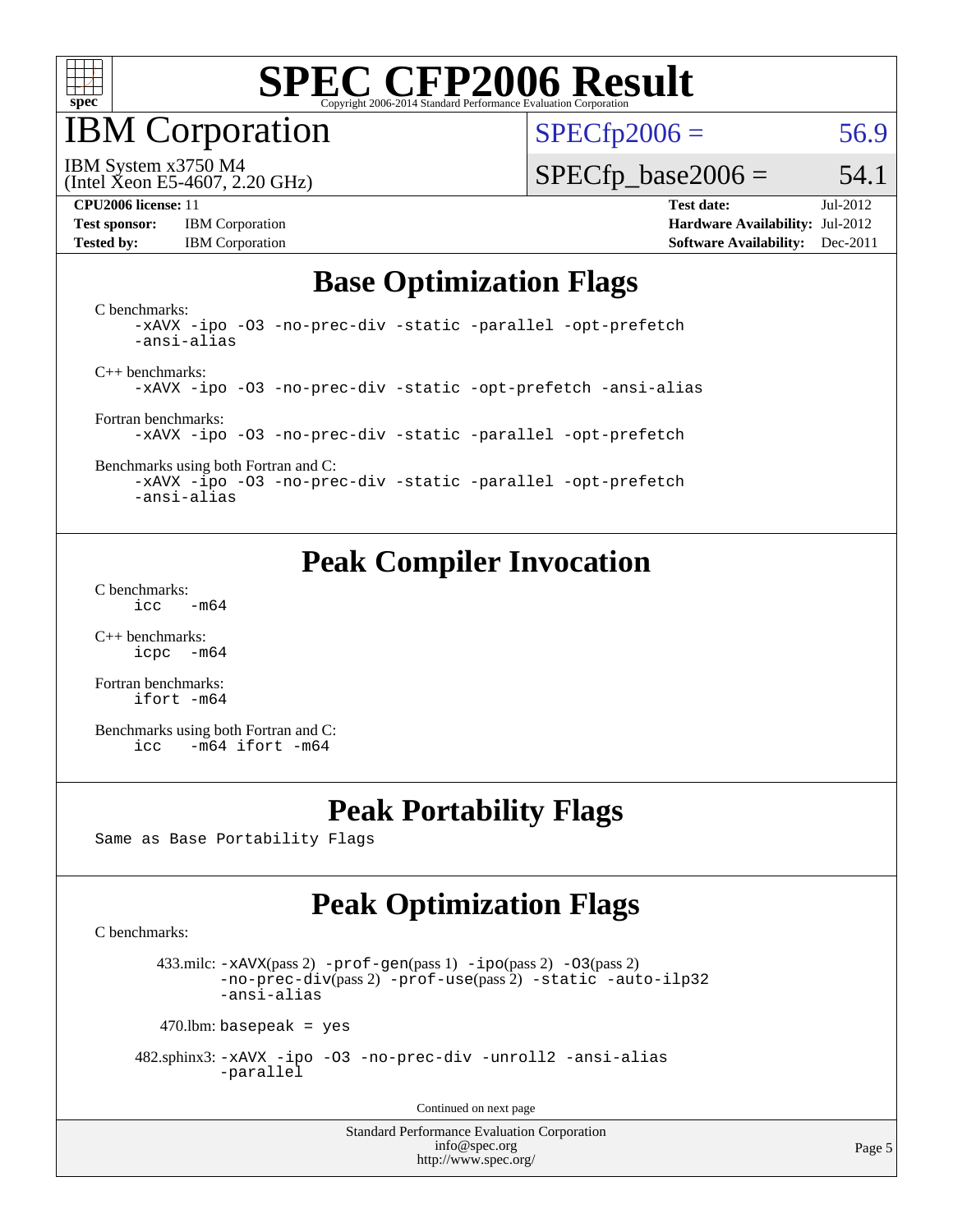

IBM Corporation

 $SPECfp2006 = 56.9$  $SPECfp2006 = 56.9$ 

(Intel Xeon E5-4607, 2.20 GHz) IBM System x3750 M4

 $SPECTp\_base2006 = 54.1$ 

| <b>Test sponsor:</b> | <b>IBM</b> Corporation |
|----------------------|------------------------|
| <b>Tested by:</b>    | <b>IBM</b> Corporation |

**[CPU2006 license:](http://www.spec.org/auto/cpu2006/Docs/result-fields.html#CPU2006license)** 11 **[Test date:](http://www.spec.org/auto/cpu2006/Docs/result-fields.html#Testdate)** Jul-2012 **[Hardware Availability:](http://www.spec.org/auto/cpu2006/Docs/result-fields.html#HardwareAvailability)** Jul-2012 **[Software Availability:](http://www.spec.org/auto/cpu2006/Docs/result-fields.html#SoftwareAvailability)** Dec-2011

## **[Peak Optimization Flags \(Continued\)](http://www.spec.org/auto/cpu2006/Docs/result-fields.html#PeakOptimizationFlags)**

```
C++ benchmarks: 
       444.namd: -xAVX(pass 2) -prof-gen(pass 1) -ipo(pass 2) -O3(pass 2)
               -no-prec-div(pass 2) -prof-use(pass 2) -fno-alias
               -auto-ilp32
       447.dealII: basepeak = yes
      450.soplex: basepeak = yes
      453.povray: -xAVX(pass 2) -prof-gen(pass 1) -ipo(pass 2) -O3(pass 2)
               -no-prec-div(pass 2) -prof-use(pass 2) -unroll4 -ansi-alias
Fortran benchmarks: 
      410.bwaves: -xAVX -ipo -O3 -no-prec-div -opt-prefetch -parallel
               -static
      416.gamess: -xAVX(pass 2) -prof-gen(pass 1) -ipo(pass 2) -O3(pass 2)
                -no-prec-div(pass 2) -prof-use(pass 2) -unroll2
               -inline-level=0-scalar-rep--static
      434.zeusmp: basepeak = yes
      437.leslie3d: basepeak = yes
  459.GemsFDTD: -xAVX(pass 2) -prof-gen(pass 1) -ipo(pass 2) -O3(pass 2)
               -no-prec-div(pass 2) -prof-use(pass 2) -unroll2
               -inline-level=0 -opt-prefetch -parallel
        465.tonto: -xAVX(pass 2) -prof-gen(pass 1) -ipo(pass 2) -O3(pass 2)
               -no-prec-div(pass 2) -prof-use(pass 2) -inline-calloc
               -opt-malloc-options=3 -auto -unroll4
Benchmarks using both Fortran and C: 
    435.\text{gromacs: basepeak} = yes
 436.cactusADM:basepeak = yes 454.calculix: -xAVX -ipo -O3 -no-prec-div -auto-ilp32 -ansi-alias
        481.wrf: basepeak = yes
```
The flags files that were used to format this result can be browsed at <http://www.spec.org/cpu2006/flags/Intel-ic12.1-official-linux64.20120425.html> <http://www.spec.org/cpu2006/flags/IBM-Platform-Flags-V1.2-SNB-C.html>